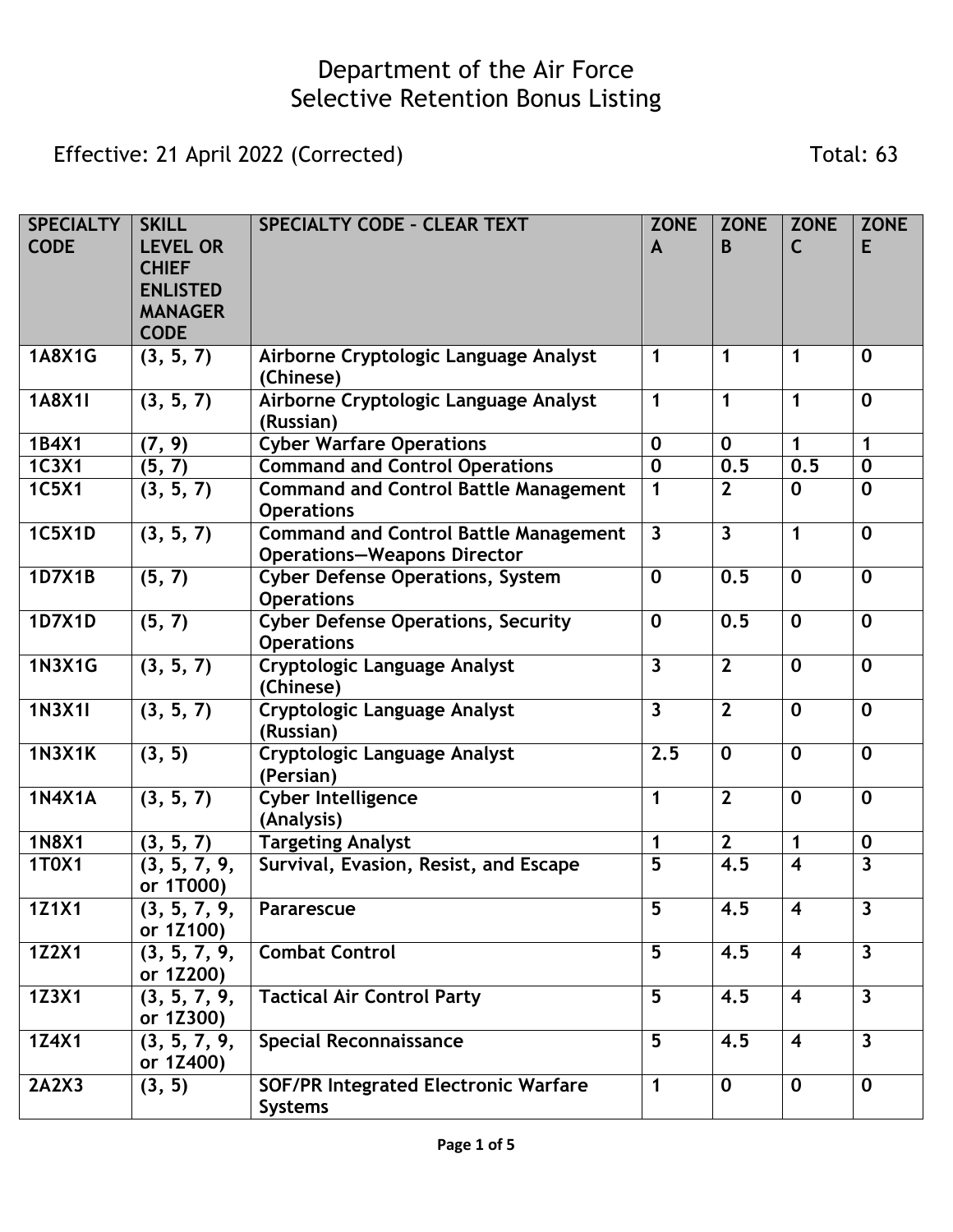Effective: 21 April 2022 (Corrected) Total: 63

| <b>SPECIALTY</b><br><b>CODE</b> | <b>SKILL</b><br><b>LEVEL OR</b><br><b>CHIEF</b><br><b>ENLISTED</b><br><b>MANAGER</b><br><b>CODE</b> | <b>SPECIALTY CODE - CLEAR TEXT</b>                                                                                        | <b>ZONE</b><br>$\mathbf{A}$ | <b>ZONE</b><br>B | <b>ZONE</b><br>C | <b>ZONE</b><br>E |
|---------------------------------|-----------------------------------------------------------------------------------------------------|---------------------------------------------------------------------------------------------------------------------------|-----------------------------|------------------|------------------|------------------|
| 2A375                           | (7)                                                                                                 | <b>Advanced Fighter Aircraft Integrated</b><br><b>Avionics Craftsman</b>                                                  | $\bf{0}$                    | $\mathbf 0$      | 1                | $\mathbf 0$      |
| <b>2A3X5B</b>                   | (5, 7)                                                                                              | <b>Advanced Fighter Aircraft Integrated</b><br>Avionics (F-35)                                                            | $\mathbf 0$                 | $\overline{2}$   | $\overline{2}$   | $\mathbf{0}$     |
| 2A377                           | (7)                                                                                                 | <b>Tactical Aircraft Maintenance Craftsman</b>                                                                            | $\mathbf 0$                 | $\mathbf 0$      | 1                | $\mathbf 0$      |
| 2A378                           | $\overline{(7)}$                                                                                    | <b>Remotely Piloted Aircraft Maintenance</b><br>Craftsman                                                                 | $\mathbf 0$                 | $\overline{2}$   | 3                | $\mathbf 0$      |
| <b>2A3X8B</b>                   | (3, 5, 7)                                                                                           | <b>Remotely Piloted Aircraft Maintenance</b><br>$(RQ-4)$                                                                  | $\overline{2}$              | $\overline{2}$   | $\mathbf 0$      | $\mathbf 0$      |
| <b>2A5X1A</b>                   | (3, 5)                                                                                              | <b>Airlift/Special Mission Aircraft</b><br>Maintenance<br>(C-20, C-21, C-22, C-37, C-40/E-4/VC-25)                        | $\overline{2}$              | $\mathbf 0$      | $\mathbf 0$      | $\mathbf 0$      |
| <b>2A5X4C</b>                   | (3, 5)                                                                                              | Refuel/Bomber Aircraft Maintenance<br>$(KC-46)$                                                                           | $\overline{3}$              | $\mathbf 0$      | $\mathbf 0$      | $\mathbf 0$      |
| <b>2A5X4D</b>                   | (5, 7)                                                                                              | Refuel/Bomber Aircraft Maintenance<br>$(B-52)$                                                                            | $\mathbf 0$                 | 0.5              | 0.5              | $\mathbf 0$      |
| 2A772                           | (7)                                                                                                 | Nondestructive Inspection                                                                                                 | $\mathbf 0$                 | $\mathbf 0$      | $\mathbf{1}$     | $\mathbf 0$      |
| <b>2A7X5</b>                    | (5, 7)                                                                                              | Low Observable Aircraft Structural<br>Maintenance                                                                         | $\mathbf 0$                 | 0.5              | 0.5              | $\mathbf 0$      |
| 2A871J                          | (7)                                                                                                 | <b>MAF Integrated Communication/Navigation</b><br>/Mission Systems (Tanker Comm/Counter/<br>Nav Systems) Craftsman        | $\mathbf 0$                 | $\mathbf 0$      | 1                | $\mathbf 0$      |
| <b>2A8X1H</b>                   | (3, 5, 7)                                                                                           | MAF Integrated Communication/Navigation<br>/Mission Systems<br>$(KC-46)$                                                  | $\overline{2}$              | $\overline{2}$   | $\mathbf 0$      | $\mathbf 0$      |
| 2A8X2H                          | (3, 5, 7)                                                                                           | MAF Integrated Instrument and Flight<br><b>Control Systems</b><br>(KC-46)                                                 | $\mathbf{z}$                | $\mathbf{z}$     | 0                | 0                |
| <b>2A9X2D</b>                   | (3, 5, 7)                                                                                           | Bomber/Special Integrated Instrument and<br><b>Flight Control Systems</b><br>$(RC-135)$                                   | $\mathbf 1$                 | 1                | $\mathbf 0$      | $\mathbf 0$      |
| <b>2A9X3A</b>                   | (5, 7)                                                                                              | <b>Bomber/Special Electronic Warfare and</b><br><b>Radar Surveillance Integrated Avionics</b><br>(E-3 Radar Surveillance) | $\mathbf 0$                 | 1                | $\mathbf 0$      | $\mathbf 0$      |
| <b>2R1X1</b>                    | (3, 5, 7)                                                                                           | <b>Maintenance Management Production</b>                                                                                  | 0.5                         | 0.5              | 0.5              | $\mathbf 0$      |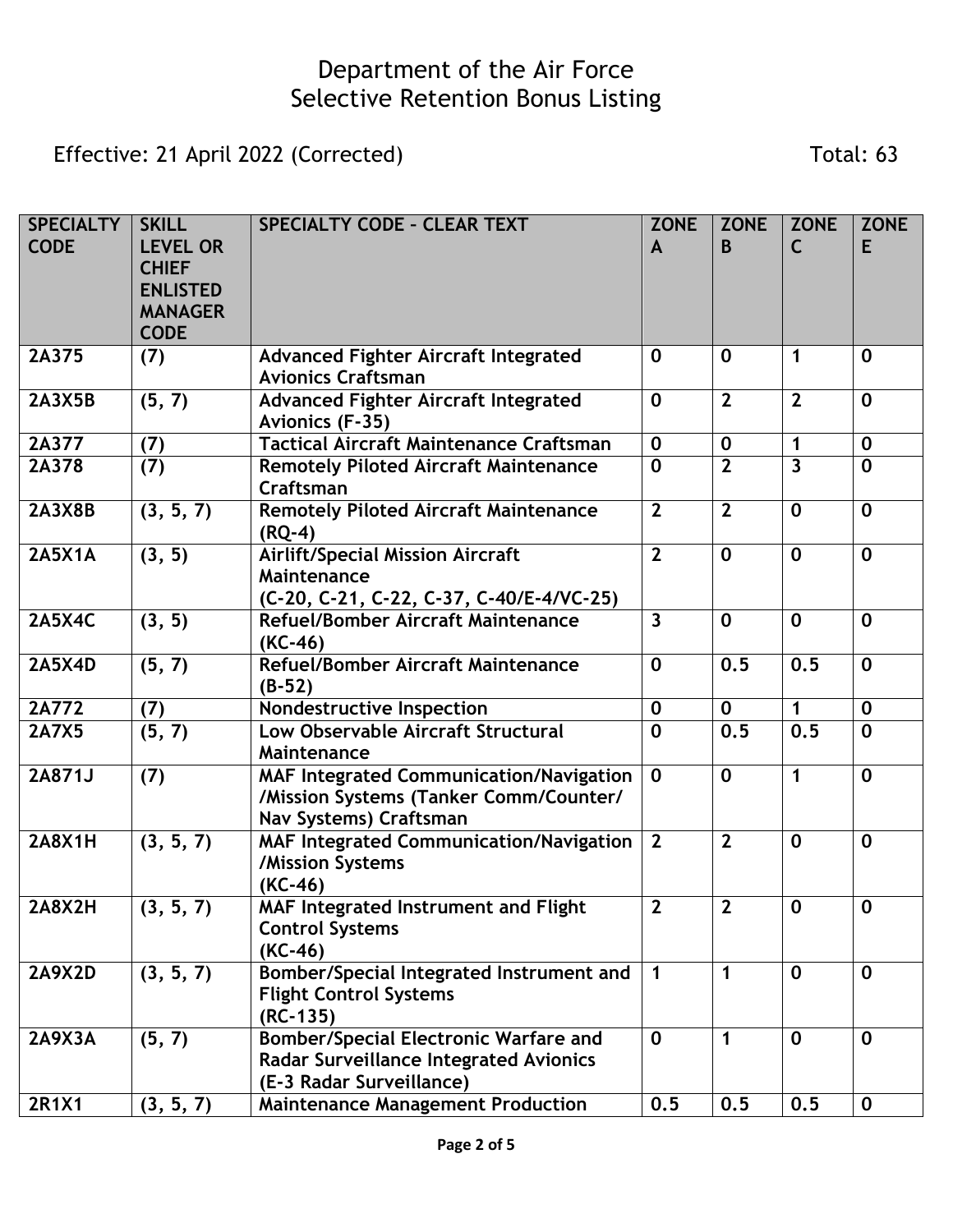Effective: 21 April 2022 (Corrected) Total: 63

| <b>SPECIALTY</b><br><b>CODE</b> | <b>SKILL</b><br><b>LEVEL OR</b><br><b>CHIEF</b><br><b>ENLISTED</b><br><b>MANAGER</b><br><b>CODE</b> | <b>SPECIALTY CODE - CLEAR TEXT</b>                                            | <b>ZONE</b><br>A        | <b>ZONE</b><br>B | <b>ZONE</b><br>C        | <b>ZONE</b><br>E        |
|---------------------------------|-----------------------------------------------------------------------------------------------------|-------------------------------------------------------------------------------|-------------------------|------------------|-------------------------|-------------------------|
| 3E5X1                           | (3, 5)                                                                                              | <b>Engineering</b>                                                            | 1                       | $\mathbf 0$      | $\mathbf 0$             | $\mathbf 0$             |
| 3E8X1                           | (3, 5, 7, 9,<br>or 3E800)                                                                           | <b>Explosive Ordnance Disposal</b>                                            | 5                       | 4.5              | $\overline{\mathbf{4}}$ | $\overline{\mathbf{3}}$ |
| 3F2X1                           | (5, 7)                                                                                              | <b>Education and Training</b>                                                 | $\mathbf 0$             | $\mathbf 0$      | 1                       | $\mathbf 0$             |
| <b>3N0X6</b>                    | (3, 5)                                                                                              | <b>Public Affairs</b>                                                         | 0.5                     | $\mathbf 0$      | $\mathbf 0$             | $\bf{0}$                |
| 3POX1A                          | (5, 7)                                                                                              | <b>Security Forces</b><br>(Military Working Dog Handler)                      | $\mathbf 0$             | 1                | 1                       | $\mathbf 0$             |
| <b>3POX1B</b>                   | (3, 5, 7)                                                                                           | <b>Security Forces</b><br>(Combat Arms)                                       | $\mathbf 1$             | 1                | 1                       | $\mathbf 0$             |
| <b>4C0X1</b>                    | (3, 5, 7)                                                                                           | <b>Mental Health Service</b>                                                  | $\mathbf 1$             | 1                | 1                       | $\mathbf 0$             |
| <b>4H0X1</b>                    | (3, 5, 7)                                                                                           | <b>Respiratory Care Practitioner</b>                                          | $\mathbf 1$             | 0.5              | 0.5                     | $\mathbf 0$             |
| 4J0X2A                          | (5, 7)                                                                                              | <b>Physical Medicine</b><br>(Orthotic)                                        | $\mathbf 0$             | 1                | 1                       | $\mathbf 0$             |
| 4N0X1C                          | (5, 7)                                                                                              | <b>Aerospace Medical Service</b><br>(Independent Duty Medical Technician)     | $\mathbf 0$             | $\mathbf 1$      | $\mathbf 0$             | $\mathbf 0$             |
| <b>4N0X1D</b>                   | (5, 7)                                                                                              | <b>Aerospace Medical Service</b><br>(Allergy/Immunization Technician)         | $\mathbf 0$             | 1                | $\mathbf 0$             | $\mathbf 0$             |
| 4N0X1F                          | (5, 7)                                                                                              | <b>Aerospace Medical Service</b><br>(Flight & Operational Medical Technician) | $\mathbf 0$             | 1                | $\mathbf 0$             | $\mathbf 0$             |
| <b>4N1X1C</b>                   | (5, 7)                                                                                              | <b>Surgical Service</b><br>(Orthopedics)                                      | $\mathbf 0$             | 1                | $\mathbf 0$             | $\mathbf 0$             |
| <b>4N1X1D</b>                   | (3, 5, 7)                                                                                           | <b>Surgical Service</b><br>(Otolaryngology)                                   | $\overline{\mathbf{3}}$ | $\overline{2}$   | $\overline{2}$          | $\mathbf 0$             |
| 4P0X1                           | (3, 5)                                                                                              | Pharmacy                                                                      | 0.5                     | $\mathbf 0$      | $\mathbf 0$             | $\mathbf 0$             |
| 4Y0X1H                          | (5, 7)                                                                                              | <b>Dental Assistant</b><br>(Dental Hygienist)                                 | $\mathbf 0$             | 1.5              | 1                       | $\mathbf 0$             |
| <b>5C0X1</b>                    | (5, 7)                                                                                              | <b>Cyber Operations (USSF)</b>                                                | $\mathbf 0$             | 1                | $\mathbf{0}$            | $\mathbf 0$             |
| 5C0X1D                          | (5, 7)                                                                                              | <b>Cyber Operations (USSF)</b><br>(Defense Cyber Operations)                  | $\mathbf 0$             | 1.5              | 1.5                     | $\mathbf 0$             |
| <b>5C0X1N</b>                   | (5, 7)                                                                                              | <b>Cyber Operations(USSF)</b><br>(Network Operations)                         | $\mathbf 0$             | 1                | $\mathbf 0$             | $\mathbf 0$             |
| 5COX1R                          | (5, 7)                                                                                              | <b>Cyber Operations (USSF)</b><br>(RF Operations)                             | $\mathbf 0$             | 1                | $\mathbf 0$             | $\mathbf 0$             |
| <b>5C0X1S</b>                   | (5, 7)                                                                                              | <b>Cyber Operations (USSF)</b><br><b>Systems Operations</b>                   | $\mathbf 0$             | 1.5              | $\mathbf 0$             | $\mathbf 0$             |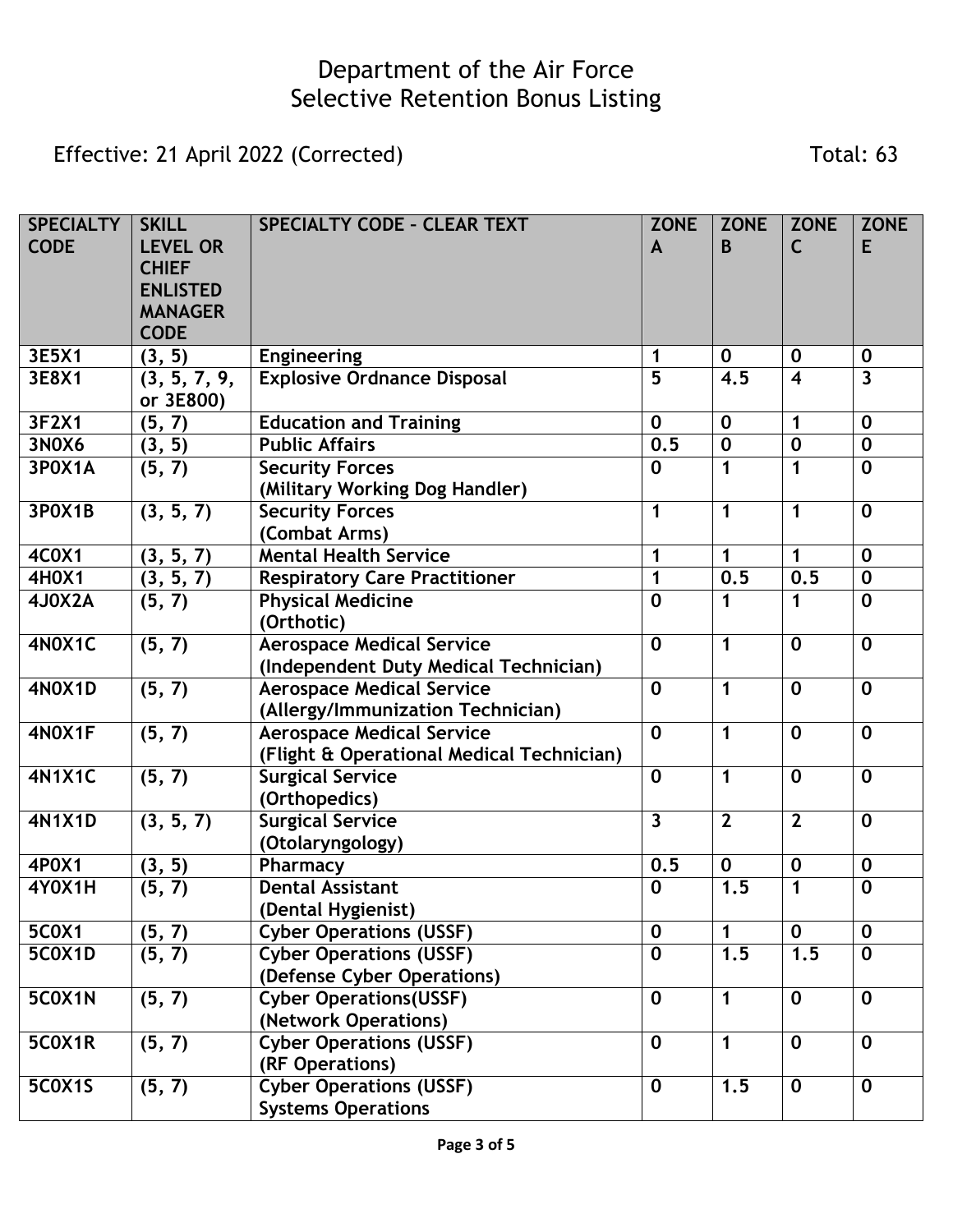Effective: 21 April 2022 (Corrected) Total: 63

| <b>SPECIALTY</b><br><b>CODE</b> | <b>SKILL</b><br><b>LEVEL OR</b><br><b>CHIEF</b><br><b>ENLISTED</b><br><b>MANAGER</b><br><b>CODE</b> | <b>SPECIALTY CODE - CLEAR TEXT</b>                                  | <b>ZONE</b><br>A | <b>ZONE</b><br>B | <b>ZONE</b> | <b>ZONE</b><br>Е |
|---------------------------------|-----------------------------------------------------------------------------------------------------|---------------------------------------------------------------------|------------------|------------------|-------------|------------------|
| 510X1                           | (5, 7)                                                                                              | All Source Intelligence Analyst (USSF)                              | $\mathbf 0$      | 1.5              | $\mathbf 0$ | $\mathbf 0$      |
| 511X1                           | (5, 7)                                                                                              | <b>Geospatial Intelligence Analyst (USSF)</b>                       | $\bf{0}$         | 1.5              | $\mathbf 0$ | $\bf{0}$         |
| 512X1A                          | (5, 7)                                                                                              | Signals Intelligence Analyst (USSF)<br>(Electronic)                 | $\mathbf 0$      |                  | $\mathbf 0$ | $\mathbf 0$      |
| 512X1C                          | (5, 7)                                                                                              | Signals Intelligence Analyst (USSF)<br>(Communications)             | $\bf{0}$         |                  | $\mathbf 0$ | $\mathbf 0$      |
| 514X1A                          | (5, 7)                                                                                              | Intelligence Analyst (USSF)<br>(Cyber Intelligence Analysis)        | $\mathbf 0$      | 2.0              | $\mathbf 0$ | $\mathbf 0$      |
| 514X1B                          | (5, 7)                                                                                              | Intelligence Analyst (USSF)<br>(Cryptologic Analysis and Reporting) | $\mathbf 0$      |                  | $\mathbf 0$ | $\mathbf 0$      |
| 5S0X1                           | (5, 7)                                                                                              | <b>Space Systems Operations (USSF)</b>                              | $\mathbf 0$      |                  | $\mathbf 0$ | $\mathbf 0$      |

#### **NOTES:**

- **(1) This Selective Retention Bonus (SRB) Listing applies to both United States Air Force (USAF) and United States Space Force (USSF) personnel**
- **(2) Control Air Force Specialty Code (AFSC) and Duty AFSC must match the authorized AFSC as specified in order to receive the bonus (except if authorized by AFI 36-2606, paragraph 4.7)**
- **(3) Personnel who possess an AFSC with a prefix are eligible for the bonus specified on this list**
- **(4) For AFSCs where an "X" suffix is identified; personnel holding in the slick and any suffix in that AFSC are authorized a bonus (i.e., 1U0X1X)**
- **(5) For AFSCs where a specific suffix is identified; only personnel holding that specific suffix in their control AFSC is authorized a bonus (i.e., 4N1X1C)**
- **(6) SRB Zones:**
	- **Zone A: 17 months-6 years, 00 months, and 00 days Total Active Federal Military Service (TAFMS)**
	- **Zone B: 6-10 years, 00 months, and 00 days TAFMS**
	- **Zone C: 10-14 years, 00 months and 00 days TAFMS**
	- **Zone E: 18-20 years, 00 months and 00 days TAFMS**
- **(7) Maximum bonus authorized is \$100,000.00 per zone. Career cap is \$360,000.00**
- **(8) SRB payments made under DODI 1304.29 are computed towards the career cap established in DODI 1304.31**
- **(9) For AFSCs where a specific skill level is identified for receipt of a bonus; only personnel holding the specific skill level in their Control AFSC are authorized the bonus. They may hold a Duty AFSC in the 3, 5, 7, or 9 skill levels as outlined in the Enlisted Classification Structure Chart. Personnel must maintain that skill level in their Control AFSC in order to continue receipt of the bonus. (Note: Refer to AFMAN 36-2100,** *Military Utilization and Classification***, paragraphs 2.3.33.1.1 and 2.3.33.1.2 for additional information on determining Control Air Force Specialty Codes.)**